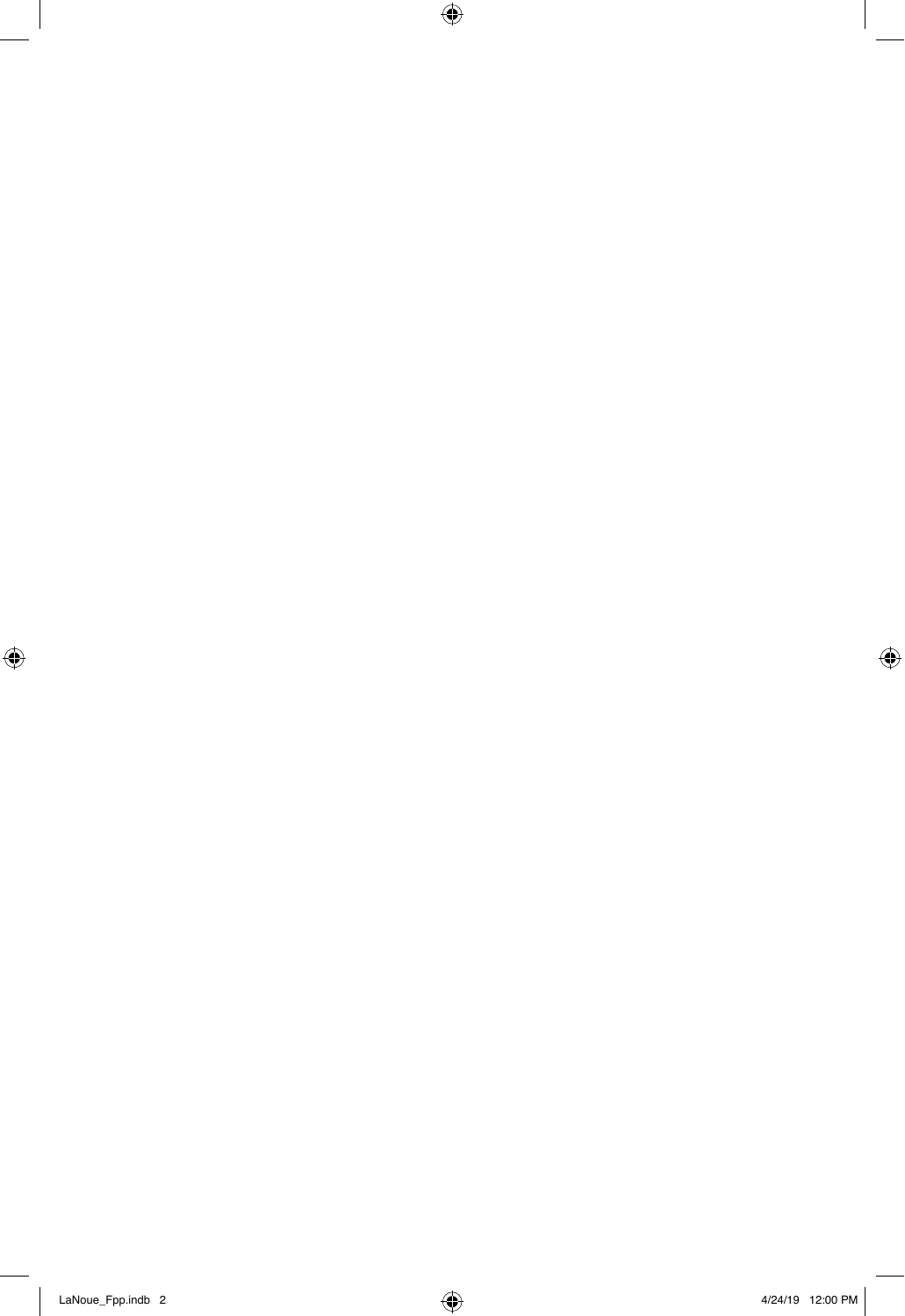# SILENCED STAGES

The Loss of Academic Freedom and Campus Policy Debates

**George R. La Noue**

research professor of political science research professor of public policy school of public policy university of maryland, baltimore county



Carolina Academic Press

Durham, North Carolina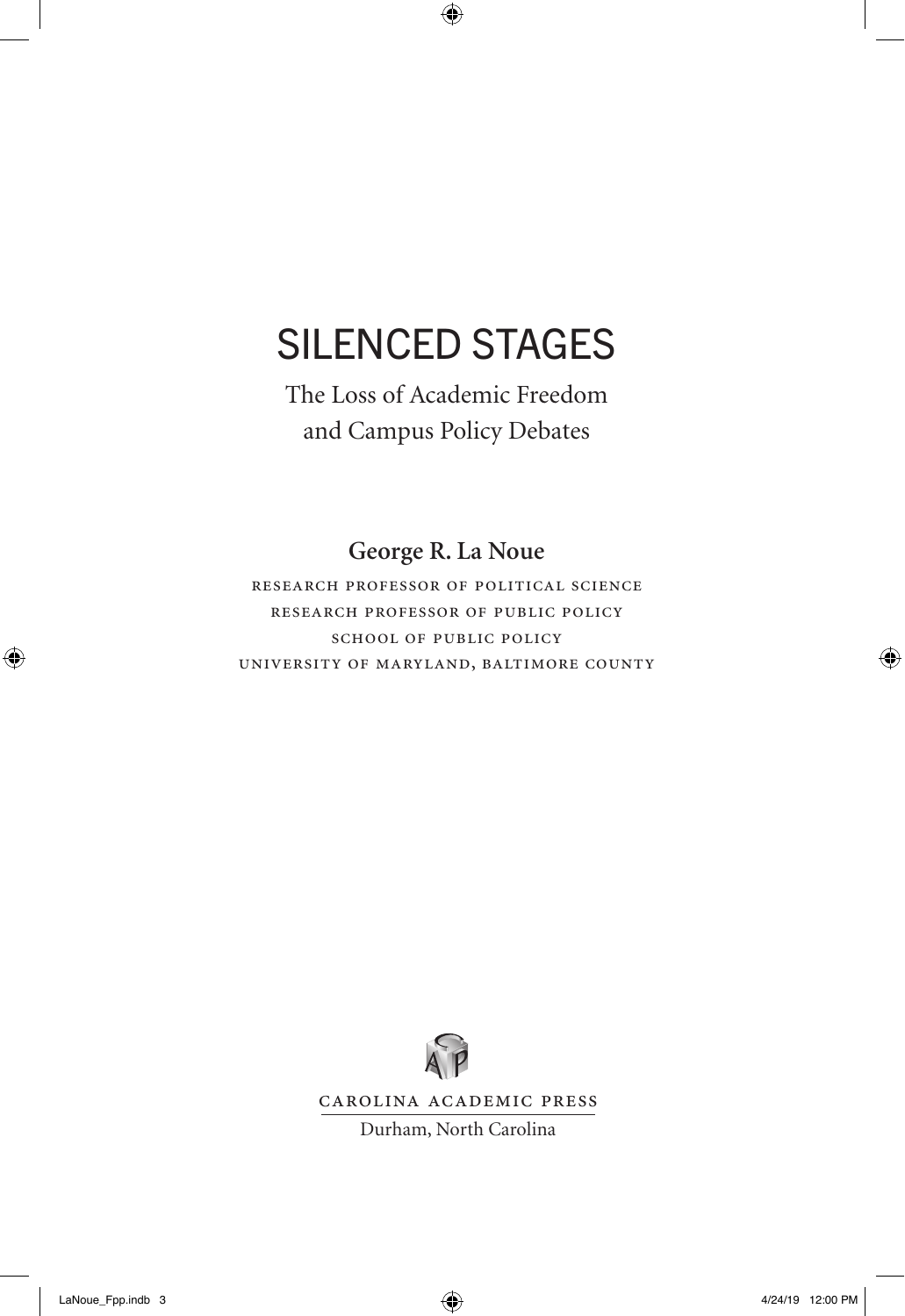Copyright © 2019 George R. La Noue All Rights Reserved

See catalog.loc.gov for Library of Congress Cataloging-in-Publication Data

ISBN 978-1-5310-1602-9 e-ISBN 978-1-5310-1603-6

Cover design Revere La Noue, rl@reverelanoue.com falconbridge.collection.com

The research grant on which this book is based was administered by the Maryland Institute of Policy Analysis and Research. This book is a major extension and updating of papers given at the Policy History Association, the American Political Science Association, and the American Legislative Exchange Council conferences in 2016 and articles published in *Academic Questions* and by The Heterodox Academy and the James G. Martin Center.

While the opinions expressed are those of the lead author alone, he is greatly indebted to the project's student research team (Kamilla Keldiyarova, UMBC School of Public Policy, MPP student (liberal arts colleges); David Song, Stanford University School of Education, Ph.D. student (top private and public universities); Dan Smyth, UMBC School of Public Policy MPP graduate (liberal arts colleges); Matthew Speake, University of Baltimore Law School, J.D. student (regional public and private universities); and Adam Shulman, UMBC School of Public Policy, Ph.D. student (religious universities).

> Carolina Academic Press 700 Kent Street Durham, North Carolina 27701 Telephone (919) 489-7486 Fax (919) 493-5668 www.cap-press.com

Printed in the United States of America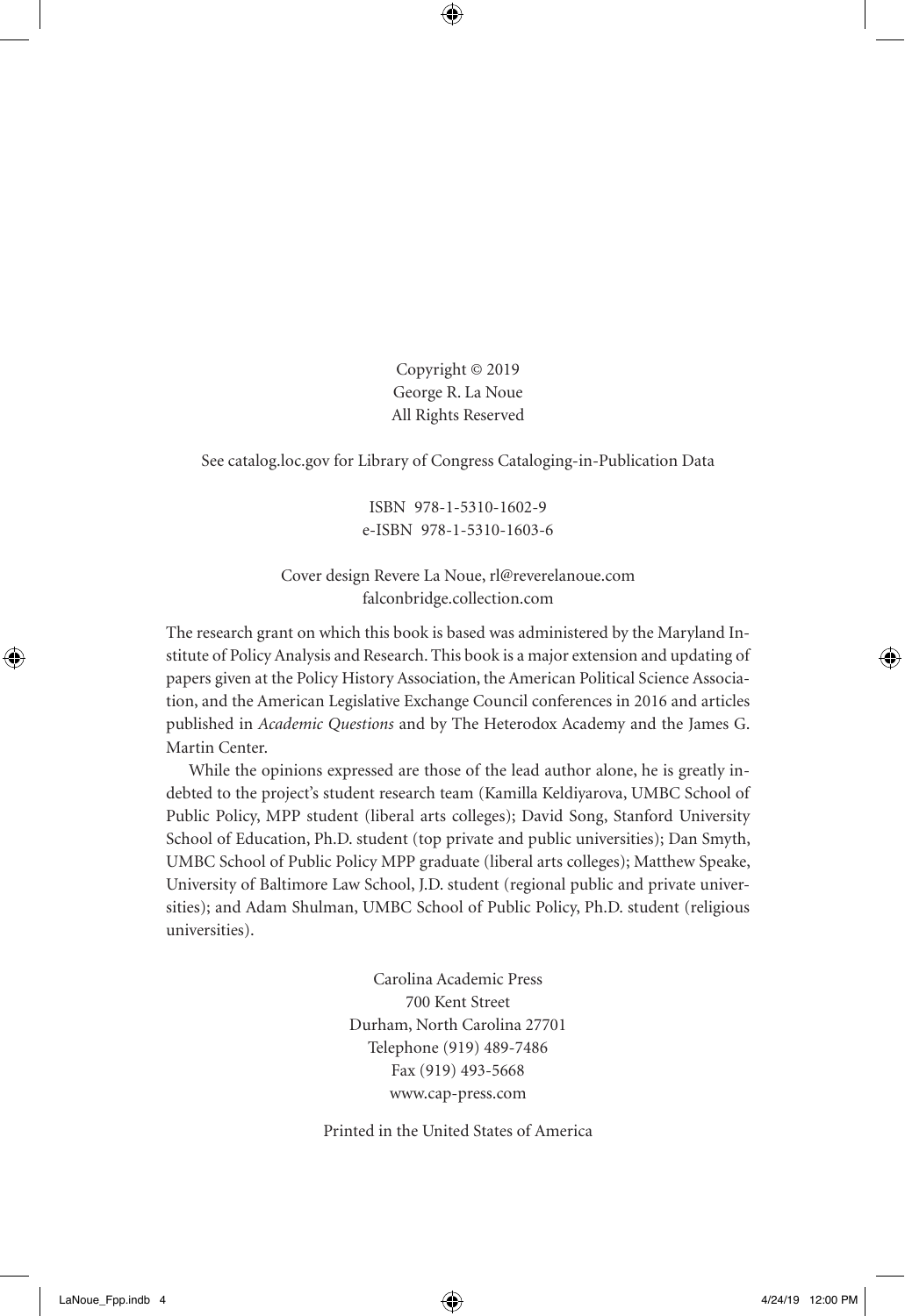## **Contents**

#### Synopsis vii About the Author xi

#### i. introduction 3

- A. Campus Controversies 9
- B. Constitutional Law 32
- C. Campus Perspectives on Controversial Speech 41
- D. Debates in American Historical Context 45

#### ii. campus survey research methodology 49

- A. Research Results 53
- B. Empirical Conclusions 61
- C. Normative Conclusions 70

#### iii. creating and committing to a culture of debate 105

- A. Trustee and Legislative Accountability 108
- B. Faculty and External Funding 111
- C. Students and Families 113

Bibliography 115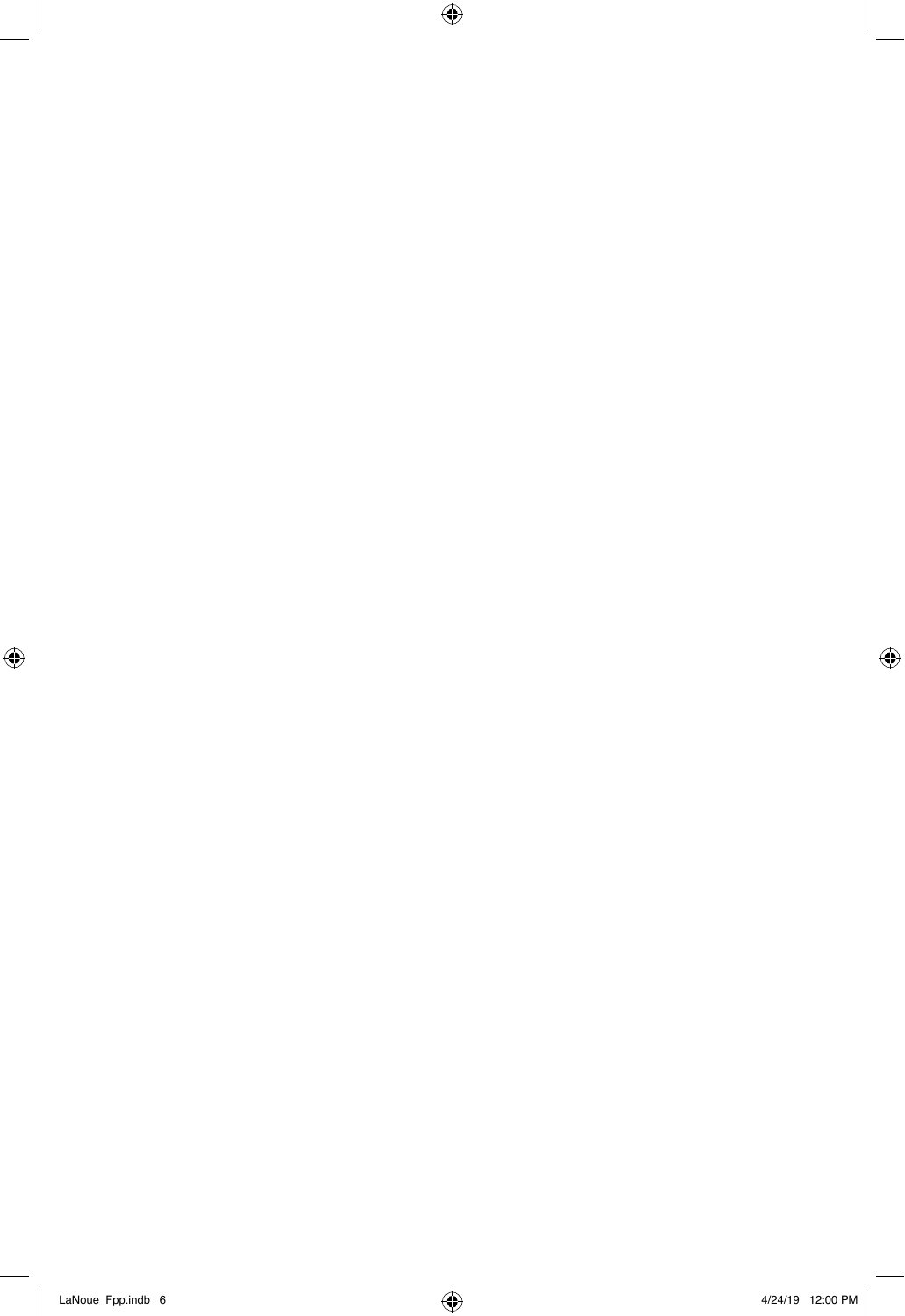## Synopsis

Recently, many American higher education institutions have endured politically motivated disturbances undermining academic freedom. Unlike the wave of disruptions under the expanded "free speech" banner in the Sixties, these new protests have often sought to limit the speech of invited speakers, campus spokespersons, and the media with whom they disagreed. In response, many prominent persons, including former President Obama, university leaders, and faculty senates have sought to restore the primacy of open dialogue as an academic ideal.

The barking dog of censorship usually creates attention. This book discusses incidents that created national publicity at Amherst, Brown, City University of New York, Evergreen, Lewis and Clark, Michigan, Middlebury, New York University, Reed, Seattle, Yale, UC Berkeley, University of Pennsylvania, University of Washington, Vanderbilt, Wesleyan, and Williams. But, if that guard dog just silently patrols the fences of acceptable campus discourse, nothing may be heard in the vacuum created. Many speakers will not be invited and many public policy issues will be thought too controversial for open discussion. Even tenured faculty may avoid expressing ideas that will upset their colleagues or campus activists. **For free speech, the problem may be more often what is omitted from campus discussions, the silenced stages, than overt suppression.**

This book reports on original research about the topics and participants in on-campus policy debates or forums where divergent viewpoints were presented regarding 24 national policy areas. Accessing campus calendars for 2014 and 2015 in a stratified national sample of 97 universities and colleges and 28 law schools enrolling 991,802 students annually, the results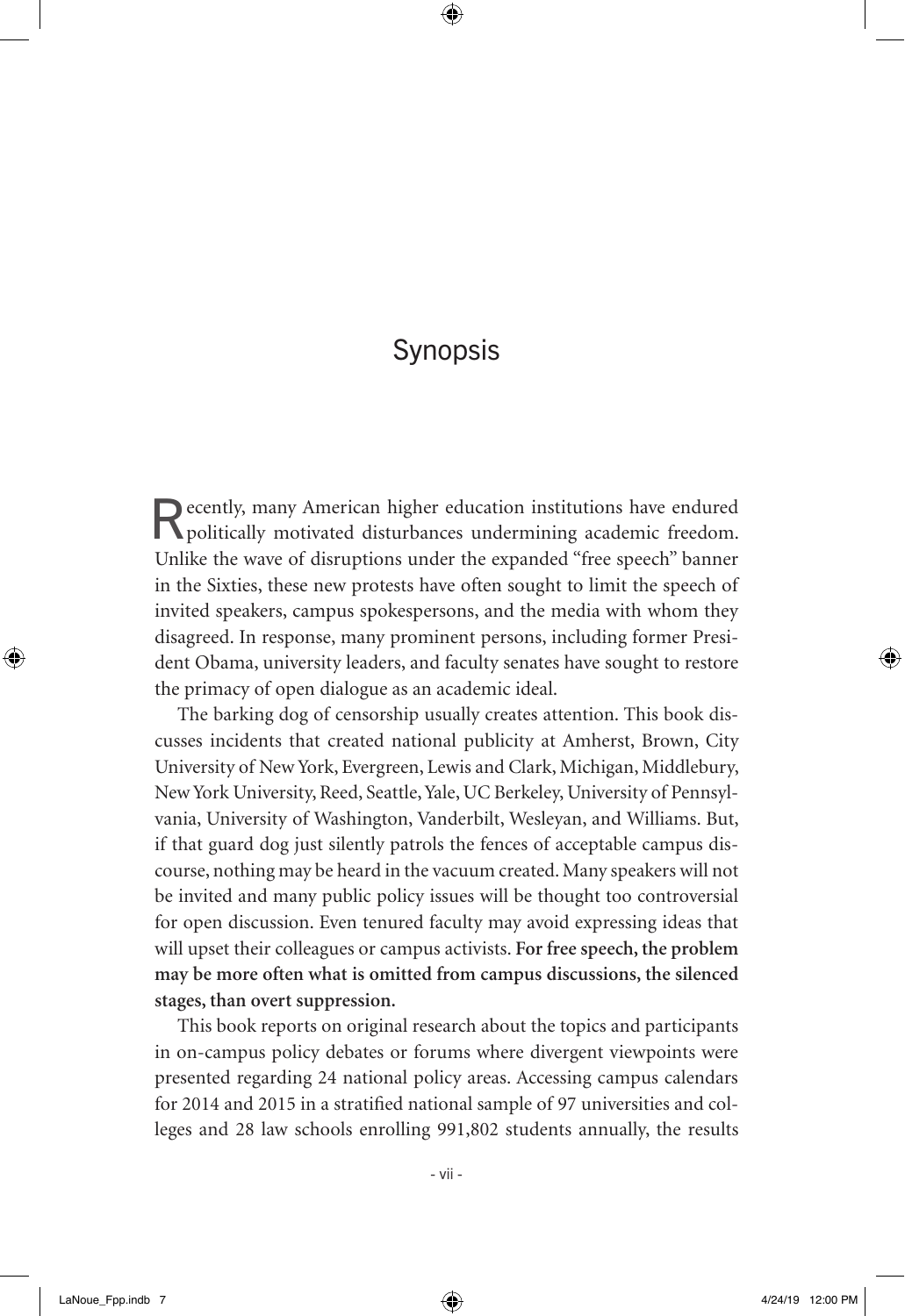show a paucity of such events, except at very elite wealthy institutions or law schools. For most students in American higher education, the opportunity to hear on-campus debates about important public policy issues does not exist. Free speech for controversial speakers dominates the press coverage, but the more important story of the absence of debate and divergent opinion is missed.

Since almost all higher education institutions affirm as part of their mission the training of engaged citizens and almost all students can vote, what accounts for such limited planned policy discourse on campus? This book suggests several theories. (1) Academic management has become more corporate and seeks to avoid controversy. (2) Despite the proliferation of campus administrators, no one is responsible for seeing that a well-balanced political discourse exists. (3) Campus cultures vigorously promote attractive student living, recreational activities, and career preparation with little organized focus on informed citizenship. Their ethos also emphasizes tolerance and inclusion for all, while fearing disturbing ideas that might arguably create a hostile learning environment for any group. (4) Faculty reward structures do not incentivize them to organize or participate in policy debates. (5) Professors, in fields most concerned with policy issues, are increasingly politically and ideologically homogeneous and may not see the need for their views to be debated.

After reviewing relevant judicial decisions on free speech, the role of debate in the formation of our political institutions, and some useful campus experiments in intellectual diversity, this book turns to the question of what can be done about the failure to promote actively these values across higher education.

The solutions must be scalable, inexpensive, and most of all compatible with the announced values of the academy. First, trustees and legislatures should ask the institutions accountable to them for annual reports describing what campuses have done to expose all their students to diverse opinions about the great policy issues relevant to casting an informed vote. Second, institutions should designate some administrative office or faculty committee to plan and evaluate whether scheduled campus-wide events fulfill the mission of diverse civic education for all students. Third, institutions should be certain their campus activities calendars are accessible and maintained, so that programming efforts and balanced intellectual diversity can be observed by everyone in the community. If a campus does not have the resources to provide balanced programming, research centers, think tanks etc.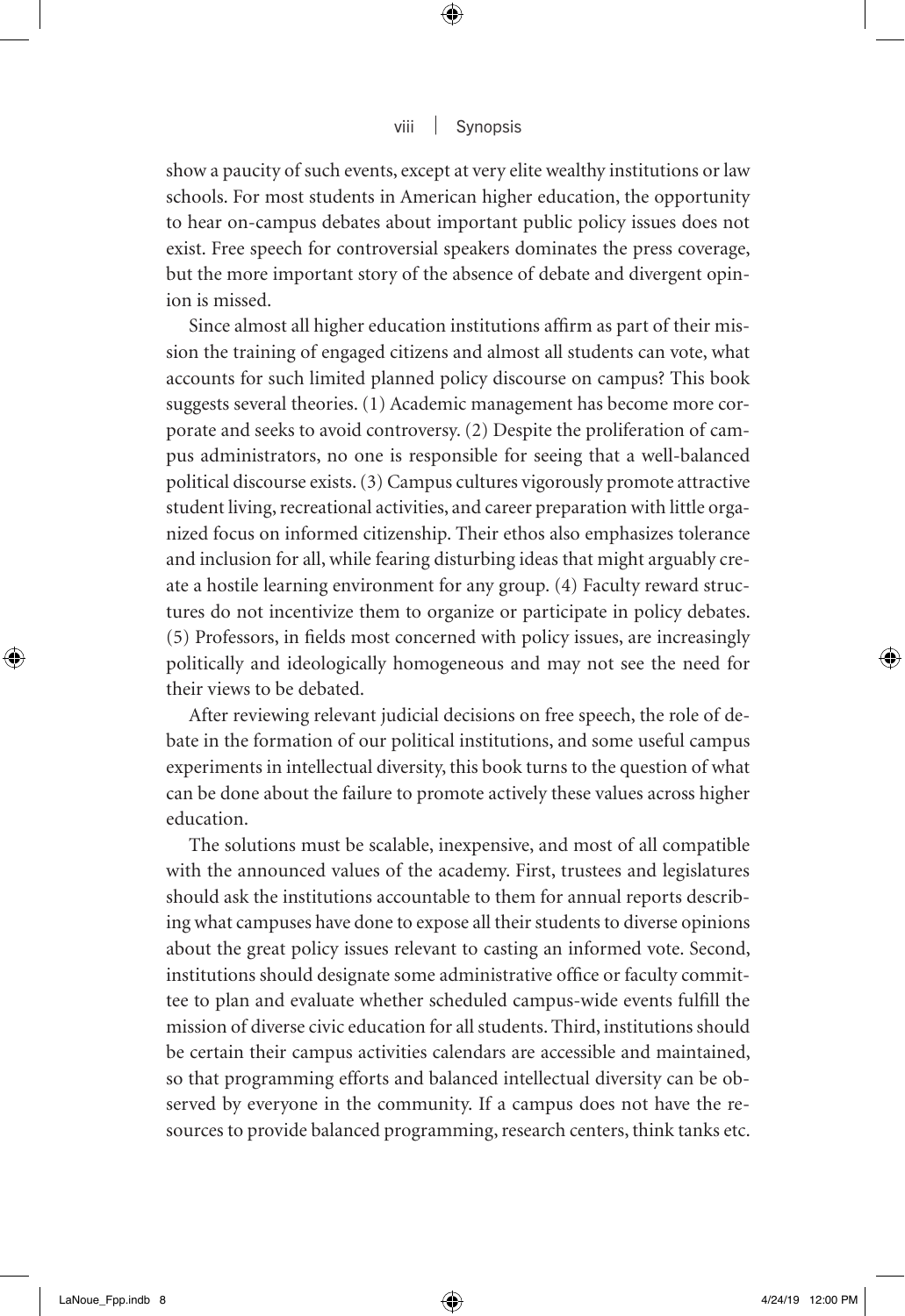should provide up-to-date materials on the Internet for local use. Fourth, funders should ask the question of whether campuses are fulfilling their announced civic missions in considering support. Fifth, students and parents in evaluating the intellectual climate of a campus should ask for information assuring them that diverse viewpoints on public policy issues are expressed and respected.

The withdrawal of campuses from a culture of vigorous political debate does not auger well for the future of American democracy, where dependence on rational and civil consideration of complex policy alternatives is essential.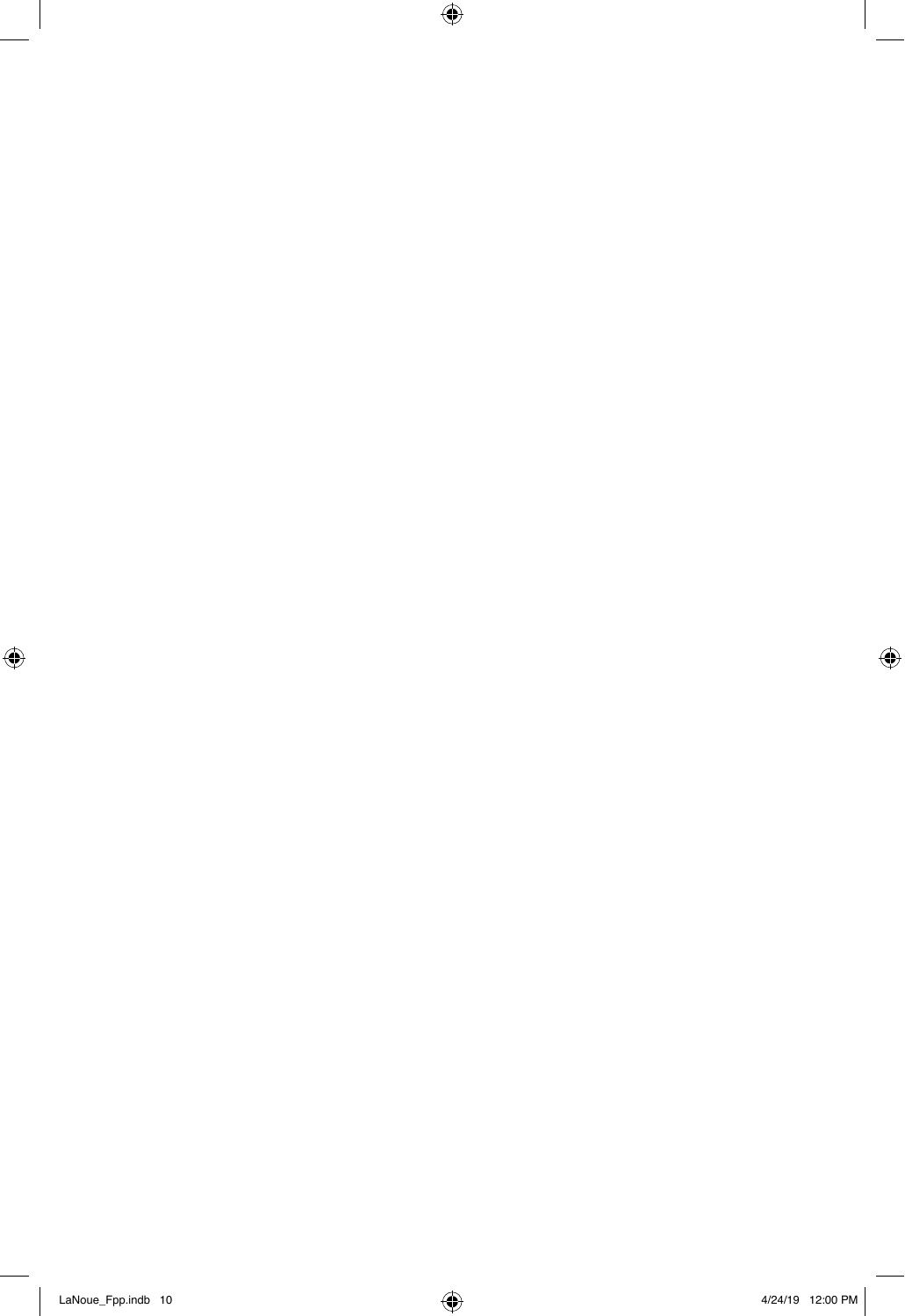## About the Author

George La Noue is Research Professor of Political Science and Research Professor of Public Policy at the University of Maryland Baltimore County. He served as Director of Policy Sciences, one of the largest programs in the graduate school enrolling about 180 Masters and Ph.D. students, for eighteen years. Prior to coming to the University of Maryland, he was Director of the Teacher's College-Columbia University Graduate Program in Politics and Education. He has taught at American University, the University of Chicago, the University of Miami, and the University of Strasbourg (France).

He graduated *magna cum laude* from Hanover College in 1959 and received his M.A. in 1961 and Ph.D. in 1966 in Political Science from Yale University. He has been awarded three national fellowships (the Woodrow Wilson, Danforth, and Public Administration) and two international fellowships in Sweden and Germany.

Dr. La Noue's research has focused on education policy, civil rights law and public program analysis. He has published five books and numerous articles. His book, *Academics in Court: the Consequences of Academic Discrimination Litigation*, University of Michigan Press, was funded by the Carnegie Corporation of New York. His book, *The Politics of School Decentralization*  was published by D.C. Heath. Earlier he edited a book, *Educational Vouchers: Concepts and Controversies*, for Teachers College Press. His most recent book, *Improbable Excellence: The Saga of UMBC,* was published in 2016 in connection with that University's 50th anniversary. He is the author of four encyclopedia entries: "School Decentralization," *Encyclopedia of Education*, "Political Science," *Encyclopedia of Educational Research*, and "Affirmative